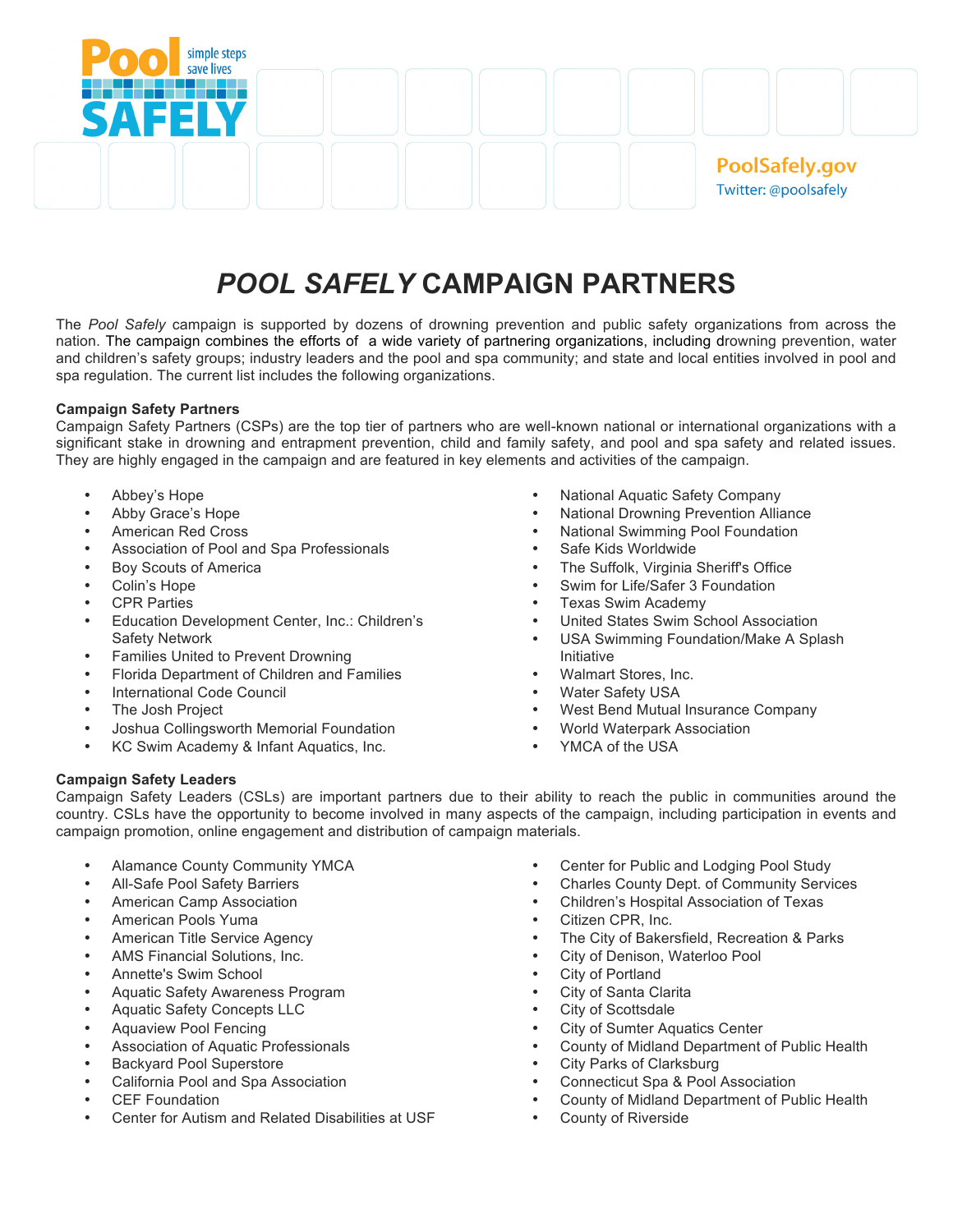- CPR Health and Safety Trainers
- C.W. Avery Family YMCA
- Debbie's Swim School
- DeKalb County Fire Rescue
- Design Pool & Spa, Ltd.
- **Drainsafe**
- DRD Pool Service, Inc.
- Drennen's Dreams Foundation
- Drexel Heights Fire District
- **Drowning Prevention Coalition of Arizona**
- Drowning Prevention Coalition of Palm!Beach County
- **Drowning Prevention Foundation**
- Early Learning Coalition of Manatee County
- End Drowning Now
- Family Swim School
- Farmington YMCA
- Fernando Pettineroli Real Estate
- Fin 2 Swim
- Florida Department of Health Brevard County
- Florida Department of Health in Volusia County
- Florida Swimming Pool Association
- Foss Swim School
- Full House Babyproofing
- Golden State Lifeguards
- Golisano Children's Hospital of Southwest Florida
- **Greater Pittsburgh Hotel Association**
- Guardian Pool Fence Systems
- Harborview Injury Prevention & Research Center, University of Washington
- Hawaii Pool and Spa LLC
- Huber Heights YMCA
- Independent Pool & Spa Service Association
- Instructors Unlimited, Inc.
- International Association for Child Safety
- Intex Corp.
- Jayce The Healer Foundation
- Just swim Inc.
- Katchakid, Inc.
- Katelyn Foundation
- Keep Me Safe
- Lakeland Hills Family YMCA
- Leading Edge Pools
- Life Saver Systems, Inc.
- **Lifesaving Resources**
- Lockey USA
- The LV Project
- Mackenzie's Mission, Inc.
- Maryland-National Capital Park and Planning Commission, Department of Parks and Recreation
- Mesa Fire and Medical Department
- Monroe Carell Jr. Children's Hospital at Vanderbilt
- NADA Global Pool Light for Life
- Nicholas J. Norman Memorial Fund
- North Penn Y (Indian Valley Branch)
- **NRH Centre**
- **Orange County Sportsplex**
- Paradise Pool and Spa, Inc.
- Paradis Pools
- Partnership for Strong Families
- Payan Pool Service, Inc.
- Phoenix Children's Hospital
- Phoenix Fire Department
- Pleasant Hill Recreation & Park District
- POOLCENTER.com
- Pool Guard
- The Pool Safety Resource
- Pool Software a division of Simple Pool Technology, Inc.
- Precision Leak Detection, Inc.
- Premier Aquatic Services
- Prevention 1st
- Probity Pools
- Riviera Beach Public Library
- Safe & Healthy Children's Coalition of Collier County
- Safe Kids Greater Naugatuck
- Safe Kids Greater Tampa led by St. Joseph's Children's Hospital
- Safe Kids Gwinnett
- Safe Kids Kenosha-Racine
- Safe Kids Mid-South
- Safe Kids North Carolina
- Safe Kids Palm Beach County
- Safe Kids San Diego
- Safe Kids Springfield
- Safe Kids Tucson
- **Safety Matters**
- Safety Turtle
- Saf-T-Swim
- Salvation Army Houston Boys & Girls Club Aldine Westfield
- Scottsdale Fire Department
- Sentry Safety Pool Fence
- Southern Sky Pools
- Southwest Insurance Brokers, LLC
- Spooshi Co.